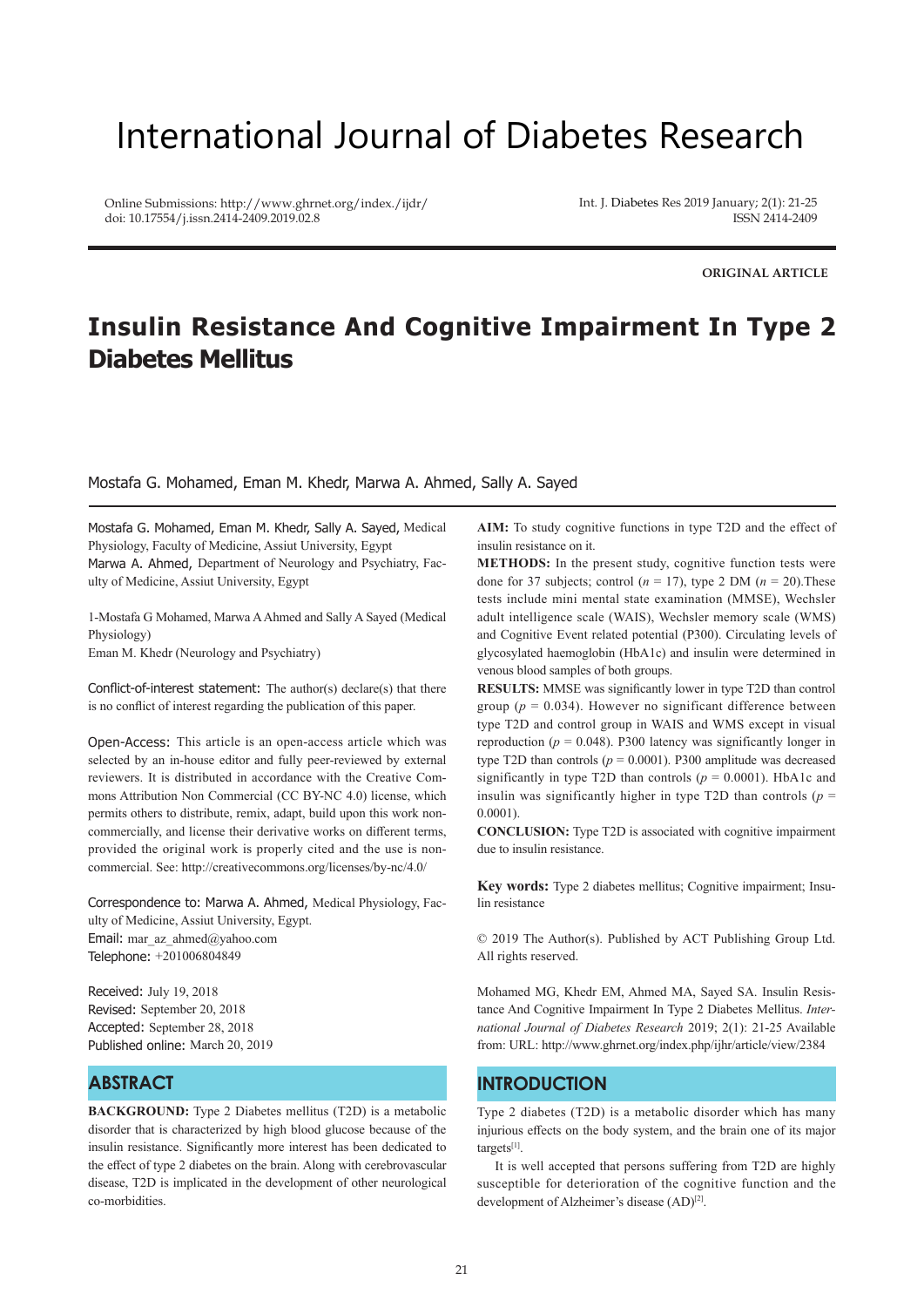#### Mohamed MG et al. Cognitive Impairment in Type 2 Diabetes Mellitus

 Patients with type II DM are at increased risk of developing cognitive and memory dysfunctions. Also, cognitive dysfunction would be associated with poor self care ability in diabetic patients[3]. Some studies suggested that hyperinsulinemia increases tau phosphrylation which lead to cellular cascades that trigger a neurodegeneration and decline in cognitive function<sup>[4]</sup>.

 The incidence of type 2 diabetes mellitus (type 2 DM) is increasing worldwide, and it is associated with significant morbidity including neurological disability. It has become evident that diabetes causes both primary and secondary CNS complications with functional impairments known as "diabetic encephalopathy"[5].

Several studies have reported a cognitive decline in type T2D<sup>[6]</sup>. However, the etiology of cognitive dysfunction in type T2D is not fully understood. It is likely that cognitive impairments are caused by an interaction between metabolic abnormalities intrinsic to diabetes and diabetes-specific vascular complications[7].

Gao et al<sup>[8]</sup> identified characteristics of neuropsychological function among elderly individuals with type 2 DM. They concluded that type T2D should be considered a risk factor for mild cognitive impairment. This risk may be associated with duration of diabetes, use of glucose-lowering medications and degree of glucose control. To decrease risk of mild cognitive impairment, it is important to monitor glucose control and adjust medications appropriately in elderly patients.

 The objective of the present work is to study the effect of T2D on the cognitive functions in patients of type 2 DM.

# **SUBJECTS AND METHODS**

#### **Subjects**

A cross-sectional study was conducted after approval by the institutional ethical committee and an informed consent was obtained from all patients. The present study was conducted on 20 patients' volunteers and 17 controls that randomly assembled from Assiut University Hospital, Assiut, Egypt. The twenty subjects with type T2D belonging to both genders with age  $(64.7 \pm 8.1)$  years and seventeen non-diabetic individuals, matched by age, were taken as the control group. Patients with type I DM. and other endocrine disorders that lead to type T2D were excluded from the study.

 The institutional ethical committee approved the study protocol and an informed consent was obtained from all participants. The consent was asked verbally, assuring that this study is mainly for their benefit and no harm is even expected and the confidentiality of all data provided is absolutely certain.

 For each patient a complete personal history was taken, concerning age and education. Educational level varied greatly in our sample from illiterate to college education. History and examination were done for diagnosis of type II diabetes mellitus including duration of diabetes and presence of its complications. Exclusion of other medical disorders like type I diabetes mellitus, other endocrine disorders that lead to type II diabetes mellitus such as acromegaly and cushing syndrome: (1) Control group; included seventeen normal euglycemic control group with no neurological manifestations; (2) T2D group: included 20 patients with Type II DM treated with antidiabetic medications.

# **METHODS**

#### **Each patient was submitted to the following evaluations** *A-Cognitive function tests*

(1) Mini-mental state examination (MMSE): Subjects were examined through mini-mental state examination (MMSE), a brief 30-point neuro-psychometric test, for cognitive functions which reflects examination of orientation, registration, attention and calculation, recall and language. We used it to discriminate between subjects with and without possible cognitive impairment. It includes examination of orientation, registration, attention and calculation, recall and language.

 All questions were translated into Arabic. Most of items of the MMSE were used on illiterate subject (28 items) except two items only (read and obey the following, 1- close your eye. 2- write a sentence spontaneously below). The total score was calculated for illiterate subject from 28 instead of 30, and then statistically calculated the score of 30 We calculated the total score for illiterate subject from 28 instead of 30, and then statistically calculated the score of 30. Patients had severe cognitive impairment were  $\leq 11$ , moderately to sever impairment were  $\leq$  19, mildly to moderately impairment 20-24, possible mild 24-27 and possibly normal, 28- 30[7].

 (2) Wechsler Adult Intelligence scale (WAIS): It is a test designed to measure intelligence in adults. It is the global capacity of a person to act purposefully, to think rationally, and to deal effectively with his environment. It provides scores for Verbal IQ, Performance IQ, and Full Scale IQ, along with four secondary indices (Verbal Comprehension, Working Memory, Perceptual Organization, and Processing Speed).

 Verbal IQ: Includes seven tests and provides two sub-indexes; verbal comprehension and working memory. The Verbal Comprehension Index included the following tests: information, similarities and vocabulary. The Working Memory Index included: arithmetic and digit Span.

 Performance IQ: Includes six tests and it also provides two sub-indexes; perceptual organization and processing speed. The Perceptual Organization Index included: block design**,** matrix reasoning and picture Completion. The Processing Speed Index (PSI) included: digit symbol-coding and symbol Search<sup>[9]</sup>.

 (3) Wechsler memory scale (WMS): It is a neuropsychological test designed to measure different memory functions in a person. The primary indices of WMS are immediate memory and working memory. Immediate memory is composed of the immediate recall scores from logical memory and verbal paired associates (associate learning). Working Memory is composed of number sequencing scores, digit forward and backward, mental control in addition to Visual Reproduction[9].

 (4) Cognitive Event Related Potentials (P300): The P300 is a useful psychophysiological index that reflects cognitive functions. It reflects both attention and working memory processing $[9]$ . The P300 has a large supramodal portion and can therefore be obtained in the auditory as well as visual and somatosensory modalities. The latency of the P300 ranges from about 300 ms in simple auditory classification tasks to more than 700 ms in complex visual tasks. Event related potentials were elicited with an auditory discrimination task paradigm by presenting a series of binaural 2000 Hz (standard) vs. 1000 Hz (target) tones at 70 dB with a 10 ms rise/fall and 40 ms plateau time. Tones were presented at a rate of 1.1 per second, with target tones occurring randomly with 0.2 probabilities. The interstimulus interval was 3s.The participant was required to distinguish between the two tones by responding to the target (pressing a button) and not responding to the standard tone. Evoked potentials were recorded from scalp electrodes placed at Fz (according to International 10-20 system) and were referred to linked ears A1/ A2. Ground forehead electrode was applied at Fp1. Filter settings were 0.5 and 70 Hz, analysis time1s, sensitivity 20 mV and duration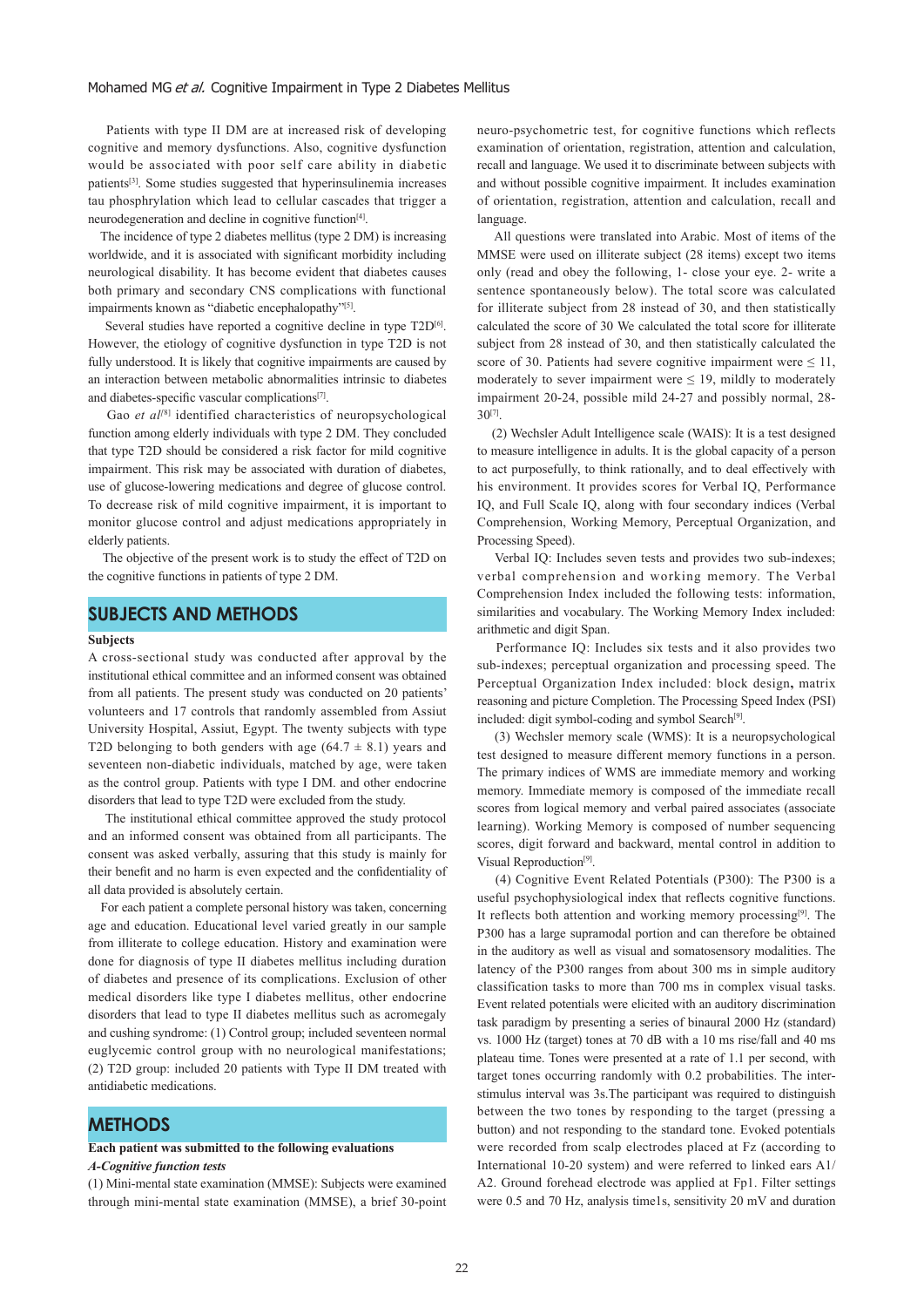of stimulus 0.1ms. Separate averages for target and non-target tones were obtained. Responses to30 target and 120 non target tones were obtained in each trial. Before recording, subjects were familiarized with the two tones. Automatically the number of errors was measured. The recordings of the responses were performed with a Nihon Kohden Machine model 9400 (Japan) with silver– silver chloride surface electrodes, applied at Fz. P300 latency was measured as the major positive peak after N200, within a range of 250-500 ms. P300 amplitude was measured peak to peak from the negative component just before P300, which represents N200, to the maximum positive peak P300<sup>[10]</sup>.

#### *Blood sampling*

Blood samples were collected (10 ml) in a sitting position from the antecubital vein from all participants. These blood samples were divided into 2 tube categories: The first one contained anti coagulated whole blood with EDTA. The other used for preparation of serum samples. All blood samples were frozen at -20°C until assay for biochemical measurements. The following criteria were measured in all subjects: (1) Glycosylated Haemoglobin (HbA1c); (2) Insulin level.

(1) 1-Glycosylated Haemoglobin (HbA1c): Glycosylated hemoglobin (HbA1c) can be considered a predictive of insulin resistance as it reflects long-term glycemic control in diabetic patients. The red cell glycohaemoglobin concentration is dependent on the average blood glucose concentration over a period of weeks and is stable for life of the cell. Therefore, measurement of glycohaemoglobin, as percent of total haemoglobin, provides a valuable method for assessing the long term control of diabetics respond to treatment. Measurement of HbA1c using ELIZA kit.The percent of HbA1 is determined by measuring the absorbance values at microplate reader at 415 nm of the HbA1 and of the total Hb fraction, calculating the ratio of aberrances (R), and comparing this ratio to that of the standard carried through the same procedure<sup>[11]</sup>.

 (2) Insulin level: The insulin levels were measured spectrophotometrically at 450 nm. The concentration of insulin is directly proportional to the color intensity of the test sample<sup>[12]</sup>.

#### **Statistical Analysis**

Differences between groups were analyzed by Student's *t*-test for normally-distributed variables, by Mann–Whitney non-parametric independent sample test and by  $\chi^2$ -test for categorical variables, as appropriate. Data are expressed as means  $\pm$  standard deviation or SPSS version 14.0 (SPSS Inc., Chicago, IL, USA).

# **RESULTS**

The overall subjects involved in the study were 37 volunteers. Table 1 shows clinical and demographic data age distribution with a mean± SD was  $64.7 \pm 8.1$  years for type T2D group and  $67.2 \pm 7.4$  years for control group. It also shows sex distribution; male: 60.0% and female: 40.0% for type T2D group and male: 47.1% and female: 52.9% for control group.

 Table 1 shows the age, education level and duration of type 2 DM of control and T2D groups.

 Table 2 shows Total mini mental state examination (MMSE) score: type T2D had significantly lower score than control group (*p* = 0.034).

 Wechsler Adult Intelligence Scale (WAIS) showed no significant difference in verbal IQ, performance IQ and full scale IQ between type T2D and control group.

Table 3 shows Wechsler Memory Scale (WMS): No significant

**Table 1** Clinical and demographic data of control and type T2Dgroups.

|                             | Control $(n = 17)$ | Type 2 DM $(n = 20)$ |  |  |
|-----------------------------|--------------------|----------------------|--|--|
| Age: Mean $\pm$ SD in years | $67.2 \pm 7.4$     | $64.7 \pm 8.1$       |  |  |
|                             | <b>Sex</b>         |                      |  |  |
| Male                        | $8(47.1\%)$        | 12 (60.0%)           |  |  |
| Female                      | $9(52.9\%)$        | $8(40.0\%)$          |  |  |
| <b>Educational level</b>    |                    |                      |  |  |
| <b>Illiterate</b>           | 11 (64.7%)         | $12(60.0\%)$         |  |  |
| 6 years                     | $5(29.4\%)$        | $7(35.0\%)$          |  |  |
| $> 6$ years                 | $1(5.9\%)$         | $1(5.0\%)$           |  |  |
| Duration of DM in years     | --                 | $10.9 \pm 3.2$       |  |  |

**Table 2** Total mini mental state examination (MMSE) of both studied group.

| <b>Total MMSE</b>                                                            | Control           | Type 2 DM         | P-value   |  |
|------------------------------------------------------------------------------|-------------------|-------------------|-----------|--|
| Mean $\pm$ SD; (degree)                                                      | $128.35 \pm 1.17$ | $27.24 \pm 1.64*$ | $-0.034*$ |  |
| Median (Range)                                                               | $ 28(26-30) $     | $ 28(25-30) $     |           |  |
| Data are expressed as mean + SD, Student's t toot * Significantly difference |                   |                   |           |  |

Data are expressed as mean ± SD. Student's t-test.\* Significantly difference as compared to control group (*p* < 0.05).

|  | Table 3 Wechsler Memory Scale (WMS) of control and type 2 DM. |  |  |
|--|---------------------------------------------------------------|--|--|
|--|---------------------------------------------------------------|--|--|

|                                                                              | Control               | Type 2 DM           | P-value  |  |
|------------------------------------------------------------------------------|-----------------------|---------------------|----------|--|
| Digit forward: (degree)                                                      |                       |                     |          |  |
| $Mean \pm SD$                                                                | $18.00 \pm 4.32$      | $17.05 \pm 2.56$ NS | 0.706    |  |
| Median (Range)                                                               | $18(13-30)$           | $18(13 - 23)$       |          |  |
|                                                                              | Digit backward        |                     |          |  |
| $Mean \pm SD$                                                                | $6.47 \pm 4.77$       | $6.57 \pm 3.87$ NS  | 0.94     |  |
| Median (Range)                                                               | $6(0-14)$             | $6(0 - 12)$         |          |  |
|                                                                              | <b>Mental control</b> |                     |          |  |
| $Mean \pm SD$                                                                | $3.12 \pm 0.91$       | $2.36 \pm 1.20$ NS  | 0.052    |  |
| Median (Range)                                                               | $3.5(2-4)$            | $2(0-4)$            |          |  |
| <b>Logical memory</b>                                                        |                       |                     |          |  |
| $Mean \pm SD$                                                                | $11.65 \pm 1.59$      | $10.90 \pm 1.74$ NS | 0.188    |  |
| Median (Range)                                                               | $12(8.5 - 14)$        | $12(7.5 - 14)$      |          |  |
| Verbal paired associates                                                     |                       |                     |          |  |
| $Mean \pm SD$                                                                | $11.38 \pm 2.34$      | $10.84 \pm 2.62$ NS | 0.382    |  |
| Median (Range)                                                               | $11(8 - 15.5)$        | $10(8 - 15.5)$      |          |  |
| Visual reproduction memory                                                   |                       |                     |          |  |
| $Mean \pm SD$                                                                | $4.41 \pm 2.37$       | $2.86 \pm 2.65*$    | $0.048*$ |  |
| Median (Range)                                                               | $4(2-8)$              | $2(0-8)$            |          |  |
| Data are expressed as mean ± SD. Student's t-test.* Significantly difference |                       |                     |          |  |

as compared to control group (*p* < 0.05). NS Non significant as compared to control group.

| Table 4 Event Related Potential (P300) of both studied groups. |  |  |
|----------------------------------------------------------------|--|--|
|                                                                |  |  |

|                      | <b>Control</b>     | Type 2 DM          | P-value |  |
|----------------------|--------------------|--------------------|---------|--|
|                      |                    |                    |         |  |
| Mean ± SD            | $352.06 \pm 13.41$ | $377.48 \pm 14.66$ | ***     |  |
| Median (Range)       | $353(323 - 371)$   | 383 (344 - 396)    |         |  |
| P300 amplitude (µ V) |                    |                    |         |  |
| Mean ± SD            | $9.01 \pm 1.52$    | $6.93 \pm 1.58$    | ***     |  |
| Median (Range)       | $9.4(5.6 - 10.9)$  | $6.7(4.9-11)$      |         |  |

Data are expressed as mean ± SD.\*\*\* Significantly difference as compared to control group (*p* < 0.001). Student's t-test.



**Figure 1** Glycosylated Hbg% and plasma insulin level (ng/ml) in both studied groups.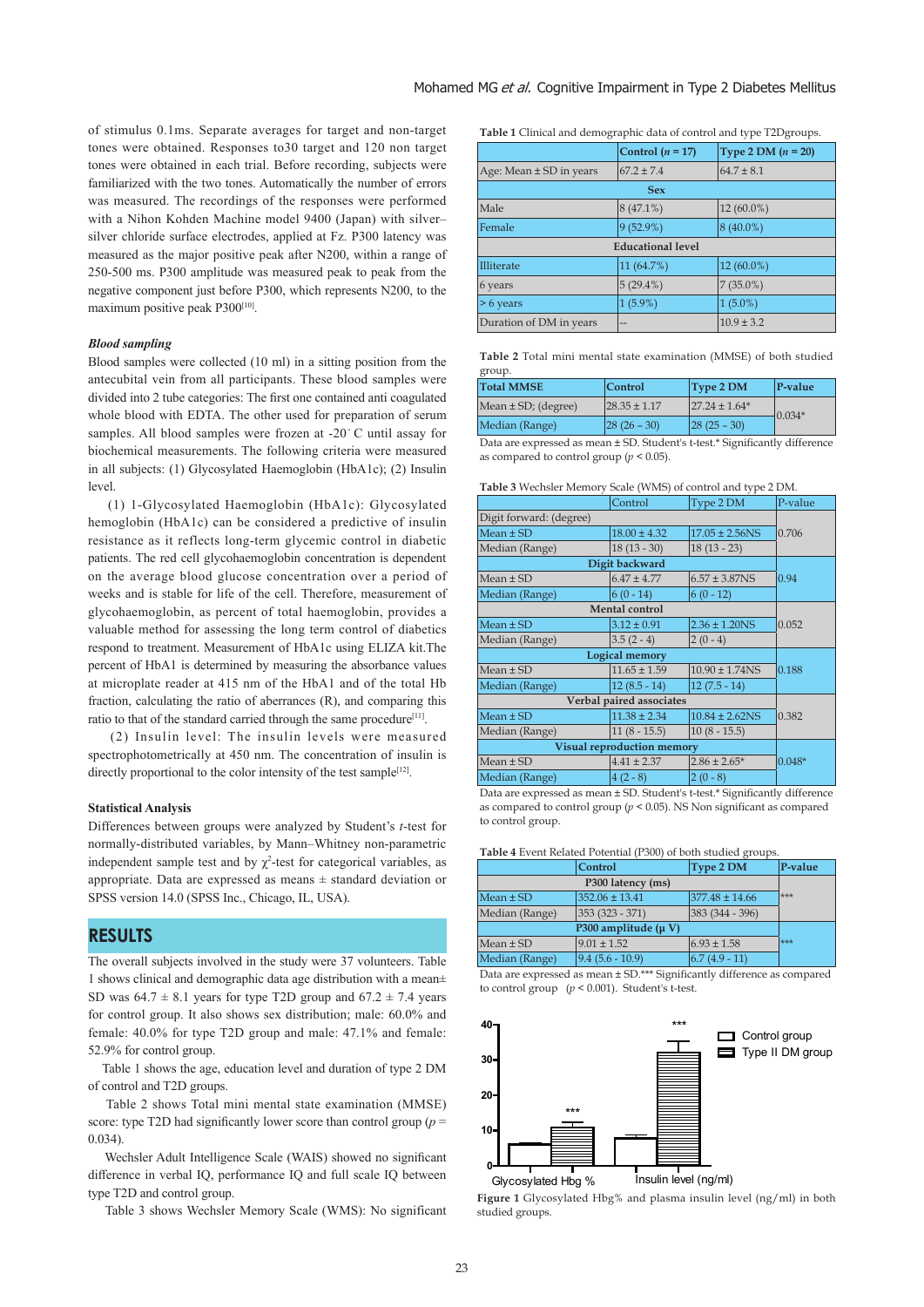change in the degree of digit forward and backward, mental control, logical memory and verbal paired associates in type T2D and control group. Type T2D had significantly lower visual reproduction than control group (*p* < 0.05, 0.048).

 Table 4 shows Event Related Potential (P300): type T2D had significantly longer P300 latency than control group ( $p = 0.0001$ ). P300 amplitude is significantly lower in type T2D than in control group ( $p = 0.0001$ ).

 The level of HbA1c and plasma level of insulin of type T2D group were significantly higher than those of control group (Figure 1).

# **DISCUSSION**

The results of this study demonstrated that the MMSE can play an effective role as a cognitive screening test of the elderly. Our results show that the MMSE appears best suited to identify cognitive impairments caused by type 2 diabetes mellitus. The significant lower MMSE score in type T2D patients in comparison with control group means that type 2 diabetes had mild cognitive impairment.

 This result was in agreement with Hazari *et al*[7] who examined type T2D patients without clinical evidence of central nervous system damage versus non-diabetic controls using MMSE for cognitive assessment. They found that diabetic patients  $\geq$  5 years duration showed significant decline in MMSE score. They suggested that DM duration is important in the pathogenesis of cognitive impairment. It is possible that metabolic imbalances and other factors could interact, either directly or indirectly and result in an altered central nervous system function and impaired cognition.

 The present results showed that no significant difference between control group and type T2D in verbal, performance and full scale IQ. This result may suggest that WAIS is not sensitive to detect early cognitive impairment as MMSE.

This result was in accordance with Awad et al<sup>[13]</sup> who studied the relationship between type T2D and cognitive function and found that general intelligence does not seem to be affected in type T2D patients.

 There was no significant difference in the degree of logical memory and associate learning in type T2D and control group. This means that immediate memory was not affected in type 2 DM.

 Concerning working memory; there was no significant difference in the degree of digit forward, backward and mental control between type T2D and control group. While in visual reproduction; type T2D was significantly lower than control group. This means that working memory was not affected in type T2D except in visual reproduction. These results were in agreement with Helkala et al<sup>[14]</sup> who examined cognitive and memory function in type T2D and found that patients had preserved memory span but with poor processing and psychomotor speed. Cosway et al<sup>[15]</sup> assessed cognitive function and information processing in uncomplicated type T2D and found that no significant differences were found between the diabetic and control groups on any measure of cognitive function or information processing. They suggested that any cognitive decrements in diabetic patients may be contributed to diabetes-related factors, such as macrovascular disease, hypertension and depression.

 In the current study, type T2D had significantly longer P300 latency than control group. P300 amplitude was significantly lower in type T2D than in control group. This means that the P300 latency and amplitude are highly sensitive even in early cognitive impairment as MMSE. These results are in accordance with Hazari *et al*[7] who measured event related potential (ERP) (P300) in type T2D patients without clinical evidence of central nervous system damage and non-diabetic controls. They found that patients with over 5 years of disease duration had much prolonged P300 latencies in contrast to patients with 5 years or less disease duration who showed trends similar to that of control group. They concluded that P300 ERPs were able to reveal cognitive changes not detected by neuro-psychometric test (MMSE). Thus, P300 may be helpful in early detection of cognitive decline in DM. Chen et al<sup>[16]</sup> tested ERP (P300) in type 2 diabetic patients and healthy subjects matched for age, gender, and education background. The latencies were significantly prolonged and the amplitudes decreased in diabetic patients. They concluded that P300 is useful for early detection of cognition dysfunction in DM cases, helping to timely identify diabetic patients with potential dementia.

 In this study, it was found that HbA1c is significantly higher in type T2D compared to control group. This result was in accordance with Ajilore et al<sup>[17]</sup> who compared the level of HbA1c in type 2 diabetic patients and healthy control subjects to determine glycemic control and its relation to cerebrovascular disorders. They found significant elevated levels of HbA1c in type 2 diabetic patients. Van der Heide *et al*[18] suggested that HbA1c reflects long term glycemic control in diabetic patients and is a significant predictor of long term complications of diabetes. It has been demonstrated that HbA1c represents both fasting and postprandial glycemic states. Biessels and Kappelle<sup>[19]</sup> suggested that "toxic" effects of hyperglycemia are involved in the development of diabetic end-organ damage to the brain. They reported that toxic effects of high glucose levels are mediated through an enhanced flux of glucose through the so-called polyol and hexosamine pathways, disturbances of intracellular second messenger pathways, an imbalance in the generation and scavenging of reactive oxygen species and by advanced glycation of important functional and structural proteins. These processes directly affect brain tissue and lead to microvascular changes in the brain. Cunnane et al<sup>[20]</sup> suggested that toxic effects of hyperglycemia on the brain such as oxidative stress, the accumulation of advanced glycation end products and microangiopathy are involved in brain aging. These problems with brain glucose metabolism may precipitate AD.

 In this study, insulin level was significantly higher in type T2D compared to control level. This indicates presence of insulin resistance. Zhao & Townsend<sup>[21]</sup> evidenced that abnormalities in insulin metabolism, pertinent to type 2 DM, are among the central factors thought to mechanistically influence the onset of AD via their influence on synthesis and degradation of Amyloid β (Aβ). Also, Hyperinsulinemia provokes accumulation of neurotoxic Aβ by limiting Aβ degradation via direct competition for the insulin degrading enzyme. Additionally, certain signal transduction pathways downstream of the insulin receptor, may also promote the generation of Aβ peptides by modulating the cleavage of the parent AβPP at the γ-secretase site, a site determinant of Aβ amyloidogenicity<sup>[22]</sup>.

# **CONCLUSION**

It was found that type T2D is associated with cognitive impairment with different degrees. This cognitive impairment most probably was due to presence of insulin resistance in those patients.

### **REFERENCES**

1. Roriz-Filho JS, Sá-Roriz TM, Rosset I, Camozzato AL, Santos AC, Rydgren T, Börjesson A, Carlsson A, Sandler S. Elevated glucagon-like peptide-1 plasma levels, as a possible adaptive response, in diabetic NOD mice. *Biochem Biophys Res Commun.*  2012; **6**: 423(3): 583-587. [DOI: 10.1016/j.bbrc.2012.06.011]